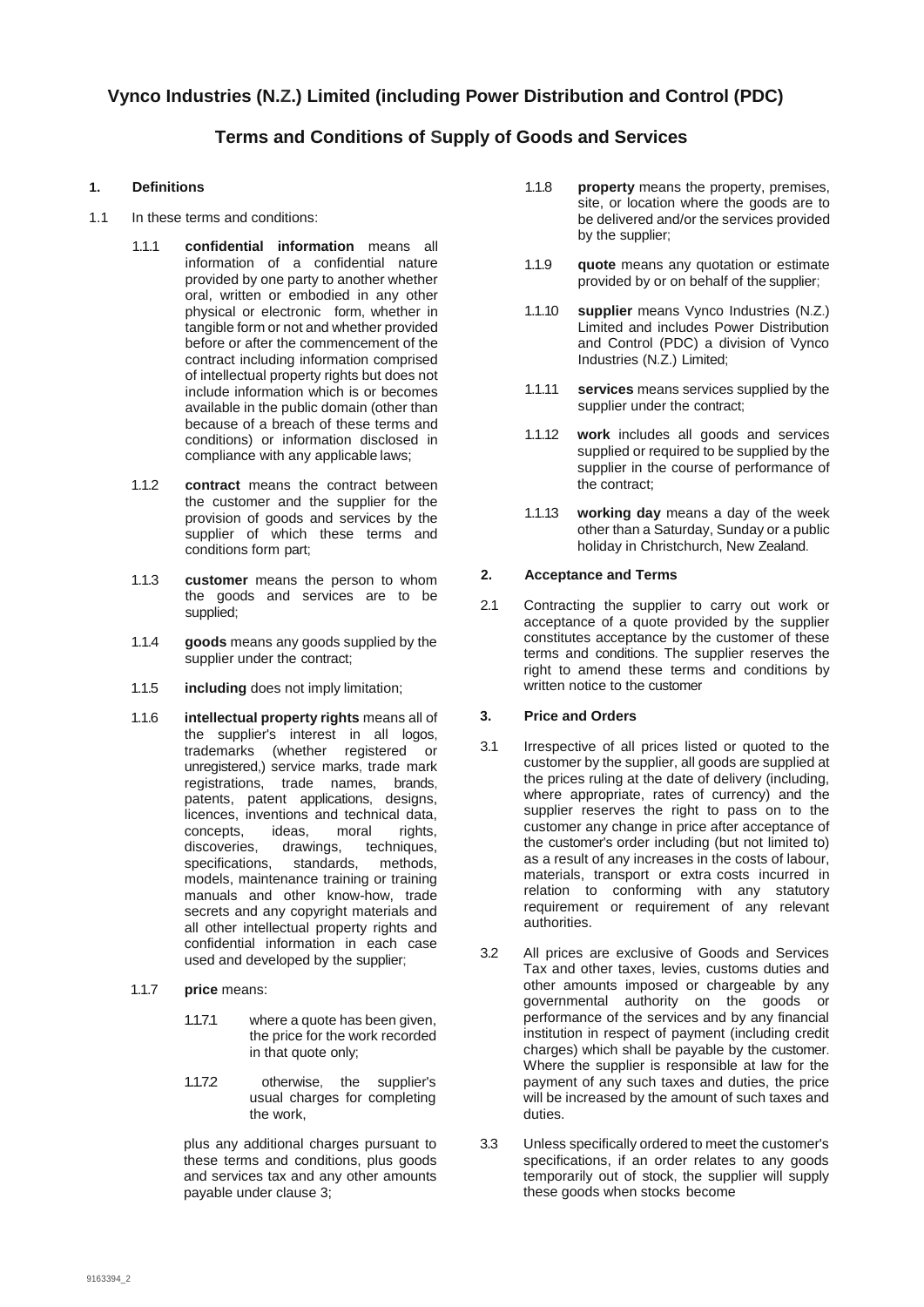available unless the customer specifically instructs otherwise before such goods are shipped to the customer.

- 3.4 Unless otherwise stated in the quote, charges for packaging are included. The form and manner of such packaging is at the option of the supplier. Special requirements must be notified to the supplier in sufficient time to enable the completion of the contract and the mode and time stipulated. The supplier is under no obligation to accept such requirements.
- 3.5 A quotation in respect of any part of the goods not manufactured by the supplier shall be subject to availability of those goods.

### **4. Payment**

- 4.1 Payment shall be made in New Zealand dollars without deduction on  $20<sup>th</sup>$  day of the month following the date of invoice or delivery of any goods whichever is the earlier **(due date)** without set off, discount or exchange.
- 4.2 If payment is not made to the supplier by the due date then:
	- 4.2.1 the customer shall be in default under these terms and conditions and the supplier may exercise any or all of the rights and remedies contained herein or otherwise available at law; and
	- 4.2.2 there shall be due and payable by the customer interest upon the moneys in default at the rate of 2.5% per month or such lower rate as the Supplier may determine payable on a daily basis from the due date of payment provided that the charging of such interest shall not extend the due date of payment or be deemed so to do; and
	- 4.2.3 the customer shall be liable for all expenses (including solicitor-own client legal costs) incurred by the supplier as a result of the default; and
	- 4.2.4 the supplier may withhold the supply of further goods on credit; and
	- 4.2.5 the supplier may suspend the supply of goods or services until all overdue amounts are paid in full.
- 4.3 The supplier may cancel all or any part of any contract with the customer which remains unperformed if the customer becomes insolvent, has a receiver appointed in respect of all or some of its assets, makes or is likely to make an arrangement with its creditors, commits an act of bankruptcy or a liquidator (provisional or otherwise) is appointed or is placed under statutory or official management or is in the opinion of the supplier likely to be unable to meet its payment or other obligations to the supplier.
- 4.4 Receipt by the supplier of any cheque or other payment method, shall not be deemed to be payment until the same has been honoured and cleared and until such time receipt shall not prejudice nor affect the supplier's rights, powers

and remedies against the customer and/or the goods.

- 4.5 The customer shall be liable to the supplier for all expenses, including reasonable legal fees, relating to the collection of overdue amounts.
- 4.6 If the supplier suspends the contract or terminates all or any part of the contract the customer must pay the supplier all monies due under the contract which may include but shall not be limited to:
	- 4.6.1 payment for the goods and services provided or performed to the date of the suspension or termination; and
	- 4.6.2 goods wholly or partly procured by the supplier for the performance of the contract.

# **5. Validity and Allocation of Payment**

- 5.1 The customer acknowledges that:-
	- 5.1.1 all payments made to the account of the customer with the supplier are in the ordinary course of the customer's business;
	- 5.1.2 all payments received by the supplier to the customer's account are received by the supplier on the reasonably held belief as to the validity of those payments unless otherwise advised by the customer and;
	- 5.1.3 in accepting such payments on or after the due date for payment thereof the supplier has altered its position in reliance on the validity of such payments.
- 5.2 The supplier may in its sole discretion allocate any sum received from the customer towards any invoice or amount owing by the customer. The supplier shall not be obliged to make such allocation at the time of receipt but may do so on any subsequent accounting between the parties. In the absence of any such allocation, payments shall be deemed to be applied first towards any sum that is not secured by these terms and conditions and secondly towards any sum which in the supplier's opinion is secured by these terms and conditions.

# **6. Liability on Claims**

- 6.1 All claims against the supplier by the customer must be made within 10 working days of receipt of the goods. The supplier reserves the right in its discretion to repair or replace the goods or to refund or credit the portion of the purchase price applicable thereto in respect of any claims accepted. The supplier will use its best endeavours to enforce any guarantee or warranty given by the manufacturers of the goods sold by the supplier.
- 6.2 The supplier will only accept goods for return if the customer complies with the supplier's Returned Goods Policy, as set out on the supplier's website from time to time, and the supplier is satisfied that the goods were damaged in transit between the supplier warehouse and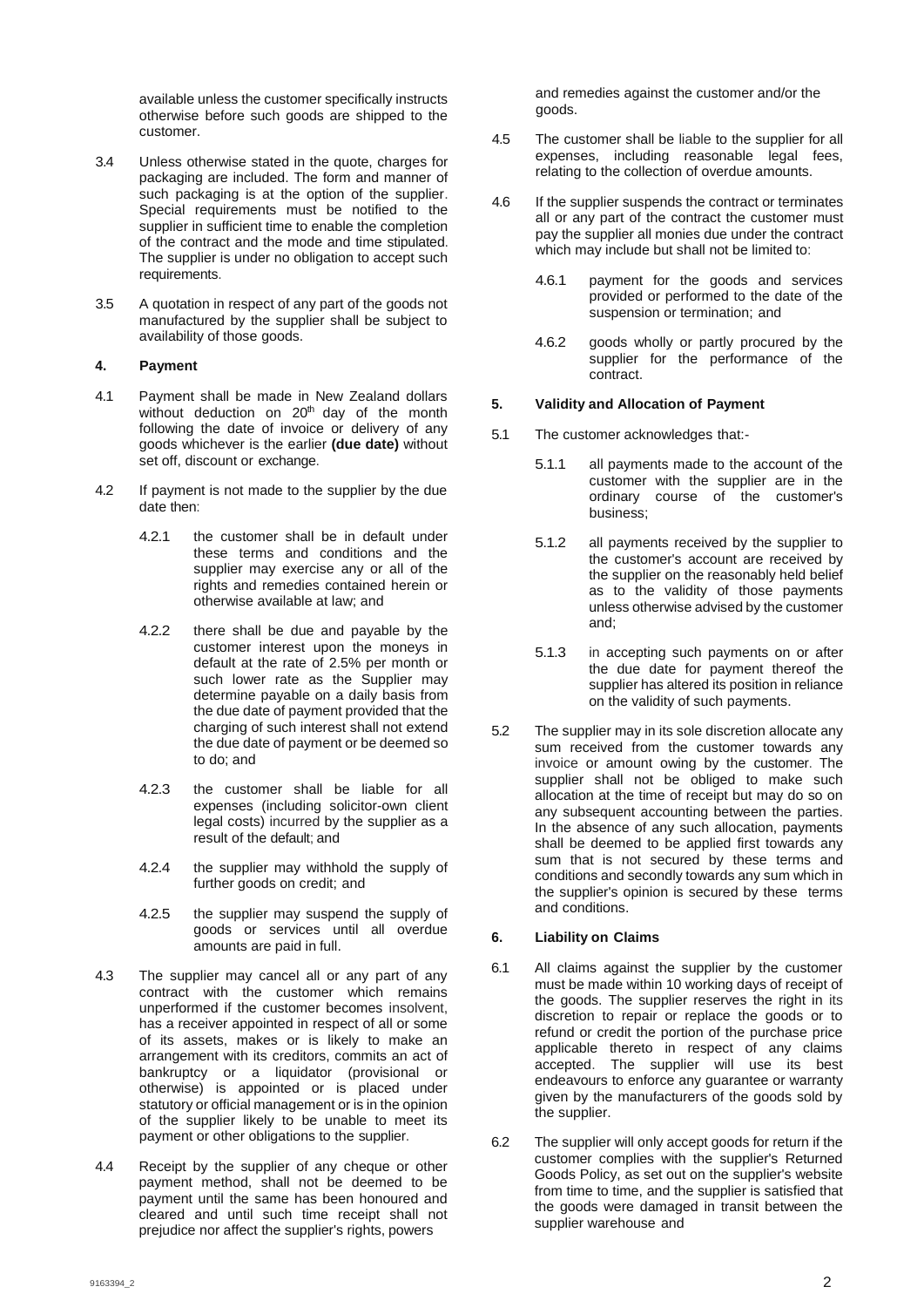the point of delivery or if the goods supplied were not ordered or as set out in the supplier's Returned Goods Policy. The supplier will not accept for return goods where the integrity has been undermined by the customer.

- 6.3 Notwithstanding any other term of these terms and conditions or the contract, the total liability of the supplier (whether in contract, tort (including negligence of any kind), strict liability, indemnity or otherwise) for any loss, damage or injury arising directly or indirectly from any defect in, or noncompliance of the goods or any other breach by the supplier of its obligations under these terms and conditions or the contract, will not in any circumstances exceed the price of the goods and/or the services actually received by. the supplier pursuant to the order giving rise to such liability. This limitation shall continue to apply notwithstanding fundamental breach, breach of a fundamental term, rescission, repudiation or termination for any reason or frustration, whether unintentional or by operation of law·.
- 6.4 The supplier will not be liable for:
	- 6.4.1 any consequential indirect or special damage or loss of any kind; or
	- 6.4.2 any loss caused by the customer's employees, agents, customers or any other persons whatsoever

however caused irrespective of fault, negligence or strict liability.

6.5 The customer will indemnify the supplier against any claim by the customer's employees, agents, customers or other persons in respect of any loss arising from any defect in or non-compliance of the goods and services or in respect to any other matter whatsoever.

#### **7. Delivery and Freight**

- 7.1 Unless otherwise provided by the supplier standard freight charges within New Zealand are paid by the supplier to the customer's major warehouse as determined in the customer order.
- 7.2 Delivery may be affected by the supplier at its discretion by one or more instalments.
- 7.3 The supplier will endeavour to complete delivery on the date agreed, but the supplier shall not be liable for late delivery or consequential damages of any kind arising out of late delivery nor will the supplier accept cancellation of any order because of late delivery.
- 7.4 Where access is required in order to deliver the goods the customer will ensure and is wholly responsible for providing sufficient access to the supplier.

#### **8. Property andRisk**

- 8.1 Risk in any goods supplied by the supplier to a customer shall pass upon delivery of the goods.
- 8.2 Property in and ownership of the goods remains in the supplier until all money the customer owes to the supplier (whether under the contract or otherwise) has been paid in full or until property

in the goods has passed to a third party in accordance with this clause.

- 8.3 When dealing with the goods the customer acts as the principal as between the customer and any third party but acts as an agent between the customer and the supplier.
- 8.4 The customer is a fiduciary for the supplier and has a fiduciary duty to account to the supplier for the goods. The customer shall store the goods separately so that they are identifiable as the property of the supplier. If the goods are sold the customer receives the proceeds of sale as a trustee for the supplier and will place the proceeds of the sale in a separate bank account for the benefit of the supplier. The customer has no right to assert against the supplier that it owns the goods or the proceeds of sale of the goods or any part of them.
- 8.5 If the customer is in default under these terms and conditions of the contract, any money owed by the customer to the supplier is overdue or if the customer commits an act of bankruptcy or (where the customer is a company) if a receiver or liquidator is appointed or the customer does anything which would render it liable to be wound up, the customer at the request of the supplier must:
	- 8.5.1 redeliver the goods to the supplier or doanything reasonably necessary to allow the supplier to make possession of the goods.
	- 8.5.2 instruct any third parties who owe money in respect of the goods to pay that money directly to the supplier or hold all claims against the purchasers of any such goods in trust for the supplier and
		- the supplier may in any of the said events either in its own name or in the name of the supplier make claim to and issue proceedings to recover the sale price of such goods.
	- 8.5.3 make available to the supplier any records which will assist the supplier to trace its proceeds of sale of the goods.

The customer authorises the supplier or its representatives, servants, agents or employees to enter the property where the goods are situated for the purpose of repossession. The supplier will not be liable for any costs, expenses, damage, loss of any kind suffered by the customer as a result of repossession.

- 8.6 If the supplier takes possession of the goods or the proceeds and after deduction of all money the customer owes to the supplier (including any interest due and including any expense incurred by the supplier in enforcing its rights including legal expenses as between solicitor and client) there is a surplus, the supplier will pay that surplus to the customer.
- 8.7 The goods do not become fixtures on any land or other property owned by the customer or any other party, regardless of the degree and purpose of their annexation, while the customer owes any money to the supplier.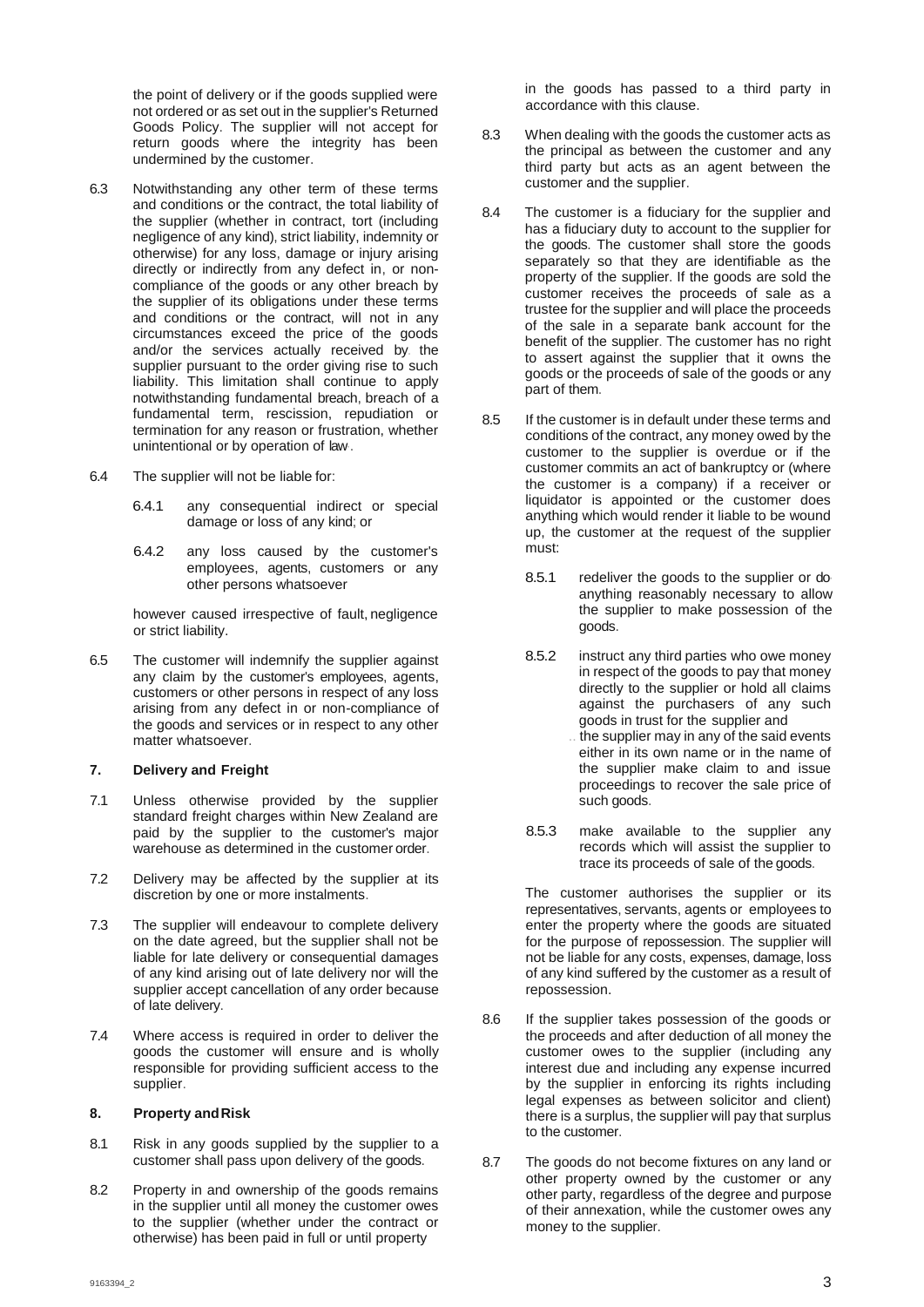- 8.8 If the supplier's goods become mixed with or incorporated in any other goods, property or materials in such a way that they cease to exist as separate goods, the original ownership of the new goods created by that mixing will vest immediately on creation in the supplier as co- owner of the new goods with the owner of any other materials which become part of the new goods. The co-ownership will be calculated proportionally to the value of the various component materials. The supplier's various component materials. The ownership of the new goods is otherwise on the same terms as the ownership of the goods originallysupplied.
- 8.9 Without limiting clause 8.5 the customer hereby grants· a first ranking security interest to the supplier for the purposes of the Personal Property Securities Act 1999 (New Zealand) **(PPSA)** to secure all of the customer's obligations to the supplier at any time in respect of:
	- 8.9.1 all of present and after-acquired goods; and
	- 8.9.2 all new goods in terms of clause 8.8; and
	- 8.9.3 any other goods or personal property owned by the customer that have been installed or worked on by the supplier of which are required for the completion of the work; and
	- 8.9.4 the proceeds of any of the above.
- 8.10 The customer undertakes to provide any assistance and information (including signing any documents) that the supplier may reasonably require to enable the supplier to perfect and maintain the perfections of its security interest (including by registration of a financing statement).
- 8.11 The customer shall notify the supplier in writing of any change in name of the customer and/or other changes in the customer's details (including, but not limited to, changes in the customer's address, facsimile number, trading name of business practice) at least 15 working days prior to any change.
- 8.12 All payments received by the supplier from the customer will (regardless of any direction or intention expressed by the customer in respect of such payments) be applied in such manner as the supplier considers necessary or desirable to preserve the supplier's rights as the secured party under a purchase money security interest to the maximum extent.
- 8.13 The customer waives the customer's right to receive a verification statement under Section 148 PPSA in respect of any financing statement and agrees to the extent permitted by law that:
	- 8.13.1 where the supplier has rights in addition to, or existing separately from those in Part 9 of the PPSA, those rights will continue to apply and in particular, will not be limited by Section 109 of the PPSA;
	- 8.13.2 Sections 114(1), 133 and 134 of the PPSA will not apply; and
- 8.13.3 The rights of the customer as debtor under Sections 116, 119, 120(2), 121, 125, 126, 127, 129 and 131 of the PPSA will not apply to these terms and conditions.
- 8.14 The customer will pay all costs, expenses and other charges incurred, expended or payable by the supplier in relation to the filing of any financing statement or financing change statement in connection with these terms and conditions.
- 8.15 The customer agrees that the customer will not allow security interests to be created or registered over the goods in priority to the security interest(s) held by the supplier.

#### **9. Statutory Warranties**

- 9.1 All warranties, descriptions, representations or conditions whether implied by law, trade, custom or otherwise and whether relating to fitness, merchantability, suitability of purpose or otherwise, and all specific conditions, even though such conditions may be known to the customer are expressly excluded to the maximum extent permitted by law.
- 9.2 Without limiting clause 9.1, where the customer is "in trade" within the meaning of the Fair Trading Act 1986 (New Zealand) **(FTA)** or the Consumer Guarantees Act 1993 (New Zealand) **(CGA)** (as the case may be), the supplier and the customer agree to contract out of the CGA and sections 9, 12A, 13 and 14 of the FTA.
- 9.3 Where the customer supplies goods to a person who is acquiring them for onsale to a buyer who is also "in trade" within the meaning of the FTA or the CGA (as the case may be), it shall be a term of the customer's contract with the buyer thereof that the CGA does not apply in respect of the goods and that sections 9, 12A, 13 and 14 of the FTA are contracted out of.
- 9.4 If the customer is acquiring the product otherwise than in trade, no provisions shall in any way limit or purport to limit the application of the FTA or CGA.

#### **10. Information and Privacy Act**

- 10.1 For the purpose of facilitating the efficient running of the supplier's business, the customer authorises the supplier to:
	- 10.1.1 collect all information it may require from any third parties and authorises those third parties to release that information to the supplier; and
	- 10.1.2 hold all information given by the customer or any third parties to the supplier; and
	- 10.1.3 use that information, including giving information to any other person to facilitate collection of debts from the customer.
- 10.2 The information will be collected, held and used on the condition that: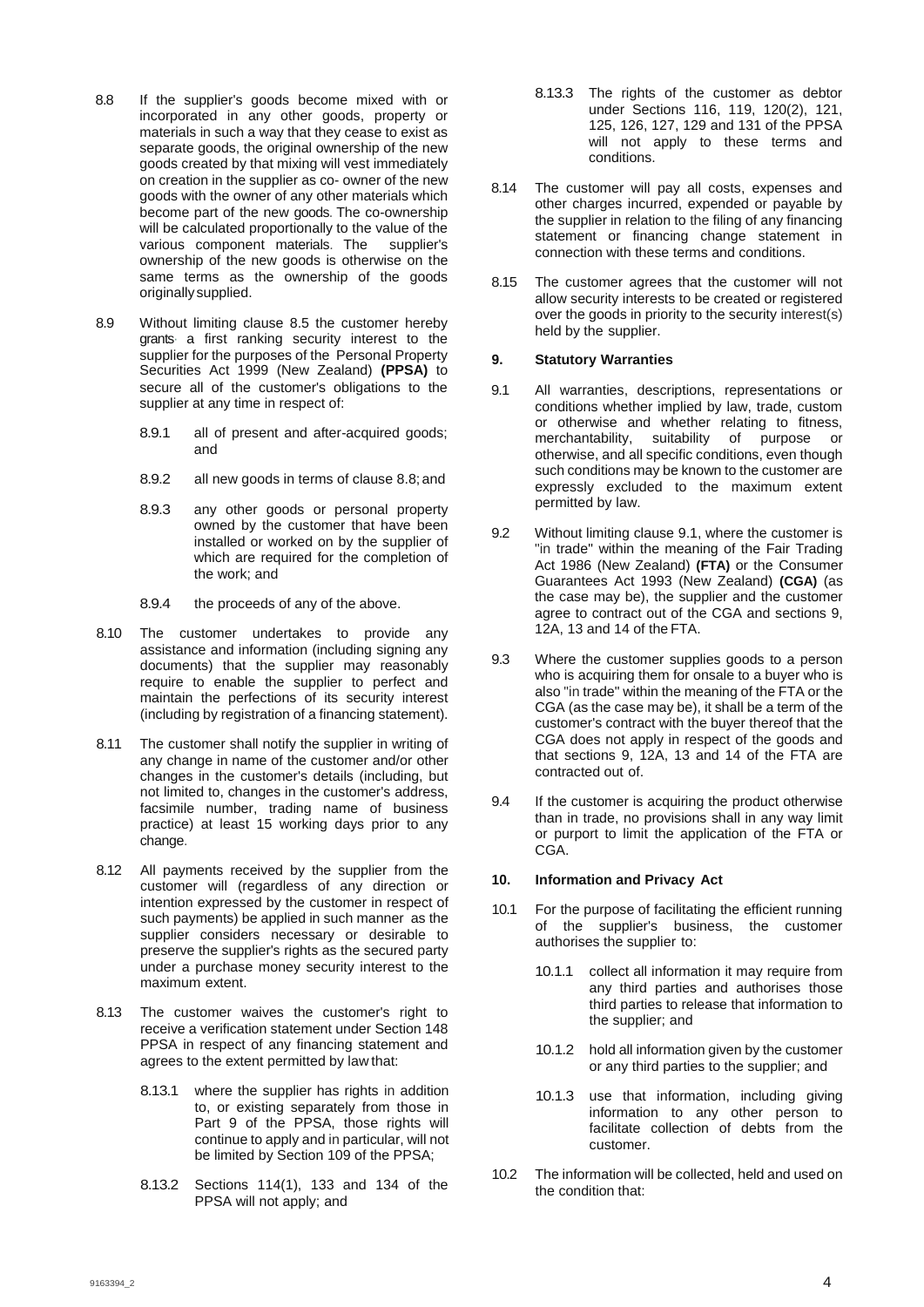- 10.2.1 it will be held securely at the supplier's registered office; and
- 10.2.2 it will be accessible to any of the supplier's employees and agents who need access to it for the efficient running of the supplier's business; and
- 10.2.3 the customer may request access to and correction of it at any time.

#### **11. Intellectual Property**

- 11.1 All intellectual property rights and protection of all confidential information in respect of the goods are retained by the supplier and cannot be distributed by the customer.
- 11.2 The customer will immediately inform the supplier of any infringement or potential infringement of the supplier's intellectual property rights.
- 11.3 In the event that any claim is made against the customer for infringement of any person's intellectual property rights arising out of the customer's use of the supplied goods the supplier · may elect, at its own expense, to conduct any ensuing litigation and all negotiations for a settlement of the claim. The customer will be liable for the costs of any payment made in settlement or as a result of an award in a judgment. If the supplier so elects, the customer is to grant the supplier the right to assume sole authority to conduct the defence or settlement of such claim or any related negotiations. The customer will provide the supplier with all reasonable information, co-operation and assistance.
- 11.4 This paragraph 11 will survive termination of the contract.

#### **12. Force Majeure**

- 12.1 The supplier shall not be liable to the customer for any loss or damage directly or indirectly arising out of or in connection with any delay in delivery of the goods, or failure to perform any term of the contract or these terms and conditions where such delay or failure is caused directly or indirectly by an act of God, fire, armed conflict, labour dispute, civil commotion, intervention of a government, inability to obtain labour, materials, facilities, accidents, interruptions of, or delay in interruptions of, or delay in transportation or any other cause beyond the supplier's control.
- 12.2 If the supplier is delayed in the supply of goods or services due to force majeure which continues for more than 6 months either party may terminate the order for goods or services by written notice to the other party.

#### **13. Waiver and Severability**

- 13.1 All the supplier's rights will remain in full force despite any delay in enforcement. The supplier will not be deemed to have waived any condition unless that waiver is in writing and signed by a duly authorised officer of the supplier. Any waiver will apply only to the particular matter in respect of which it is given.
- 13.2 If part or all of any provision of these terms and conditions is illegal or unenforceable, that

provision will be interpreted as may be necessary to ensure it is not illegal or unenforceable. If any provision (or part of it) cannot be interpreted in that way, the provision (or part of it) will be severed from these terms and conditions and the remaining provisions will continue in full force and effect.

#### **14. Assignment**

- 14.1 The supplier is entitled at any time to assign its rights under the contract. The assignee will be entitled to claim full rights of set off or counter claim against the customer, its secured parties or successors in respect of the debt or part of the debt which is assigned.
- 14.2 The customer is not entitled to assign its rights under this contract.

#### **15. Confidential Information**

- 15.1 Each party will hold the confidential information of the other party in strict confidence and will not disclose or permit to cause the disclosure of any such confidential information without the other party's prior written consent or make use of the confidential information for any purposes other than the furtherance of these terms and conditions or the performance of the contract..
- 15.2 The confidential information may only be disclosed to such employees and advisors of the receiving party as need to know the confidential information and who have entered into an agreement or undertaking equivalent to that set out in these terms and conditions.
- 15.3 This paragraph 15 will survive termination of the contract.

#### **16. Dispute Resolution**

- 16.1 If any dispute arises between the parties in relation to these terms and conditions representatives of the supplier and customer shall meet within 14 days of the dispute in order to endeavour to resolve the dispute by negotiation. If such efforts are unsuccessful the parties will submit the dispute to mediation in accordance with the Mediation Protocol of the Arbitrators' and Mediators' Institute of New Zealand· Inc. with a mediator appointed by the President of the New Zealand Law Society if the parties are unable to agree on such appointment within 14 days.
- 16.2 In the event of the mediation referral being unsuccessful after 30 days from the submission of the dispute it will be referred to arbitration in accordance with the provisions of the Arbitration Act 1996.
- 16.3 Neither party may initiate any court proceedings (with the exception of an application for injunctive relief) in respect of any dispute under these terms and conditions without first undertaking the processes set out in clauses 16.1 and 16.2.
- 16.4 Time shall be of the essence in relation to this clause 16.